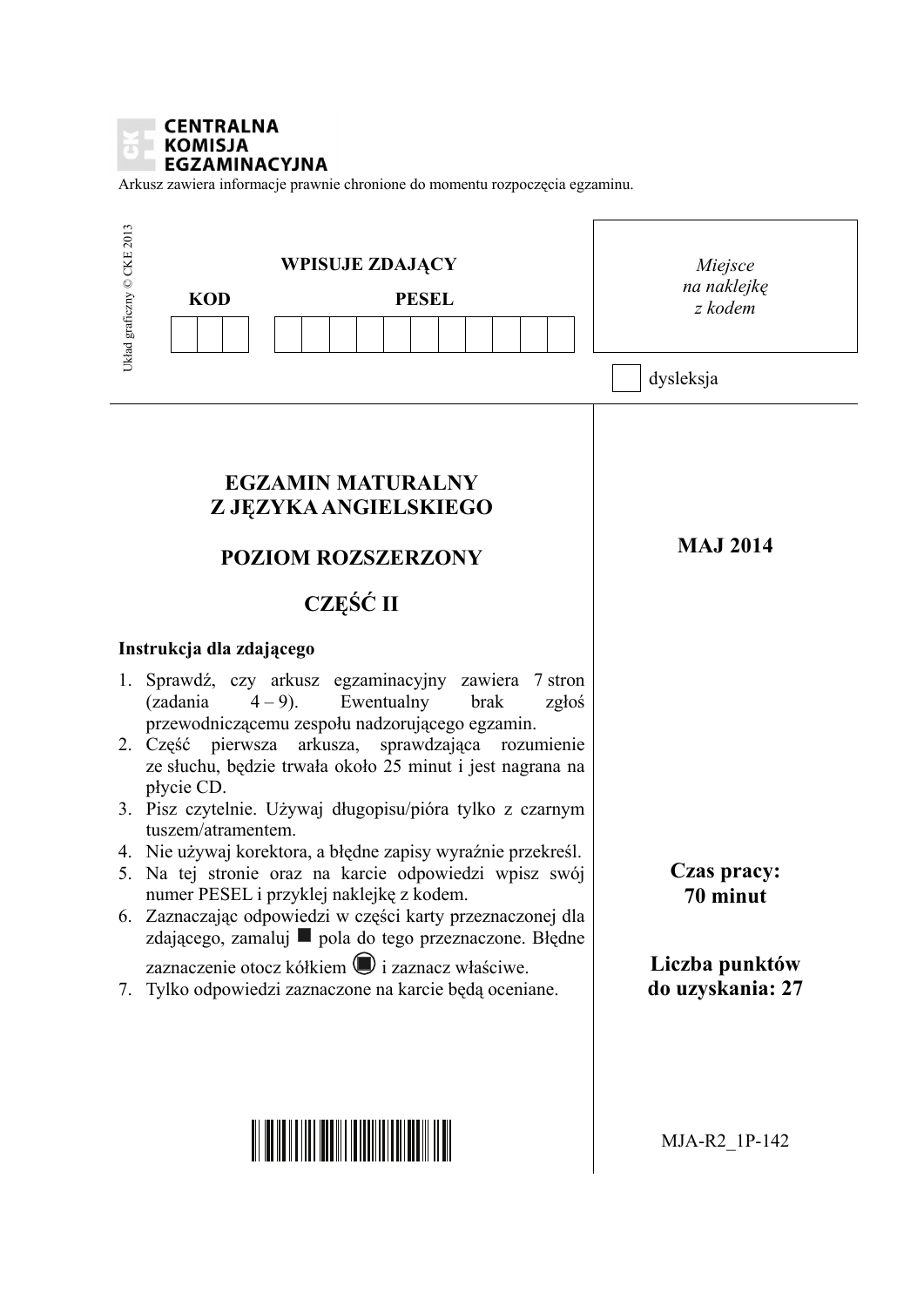# **ROZUMIENIE SŁUCHANEGO TEKSTU**

## **Zadanie 4.** *(5 pkt)*

**Usłyszysz dwukrotnie wywiad z ekologiem pracującym w Belize. Zaznacz znakiem X, które zdania są zgodne z treścią nagrania (T–True), a które nie (F–False). Za każde poprawne rozwiązanie otrzymasz 1 punkt.** 

| 4.1. | Dr Young started to work in the sanctuary before his father's death.                                                |  |
|------|---------------------------------------------------------------------------------------------------------------------|--|
| 4.2. | Some of the locals are hired to protect the baboons living in the sanctuary.                                        |  |
| 4.3. | There is a revival of interest in natural medicine among young people in<br>Belize.                                 |  |
| 4.4. | Dr Young is not satisfied with the higher education policy regarding natural<br>sciences.                           |  |
| 4.5. | In his answer to the last question, Dr Young encourages the general public<br>to support the sanctuary financially. |  |

# *PRZENIEŚ ROZWIĄZANIA NA KARTĘ ODPOWIEDZI!*

## **Zadanie 5.** *(5 pkt)*

**Usłyszysz dwukrotnie wypowiedzi pięciu osób o etykietach na produktach spożywczych. Do każdej wypowiedzi (5.1.–5.5.) dopasuj właściwe zdanie podsumowujące jej treść (A–F). Wpisz rozwiązania do tabeli. Uwaga: jedno zdanie zostało podane dodatkowo i nie pasuje do żadnej wypowiedzi.** 

**Za każde poprawne rozwiązanie otrzymasz 1 punkt.** 

### **According to the speaker, food labels**

- **A.** enable people to avoid foods they consider harmful.
- **B.** should have a more eye-catching design.
- **C.** are too expensive to implement on a regular basis.
- **D.** might be manipulated to mislead consumers.
- **E.** will not change consumers' behaviour.
- **F.** include too many details.

| 5.1. | 5.2. | 5.3. | 5.4. | 5.5. |
|------|------|------|------|------|
|      |      |      |      |      |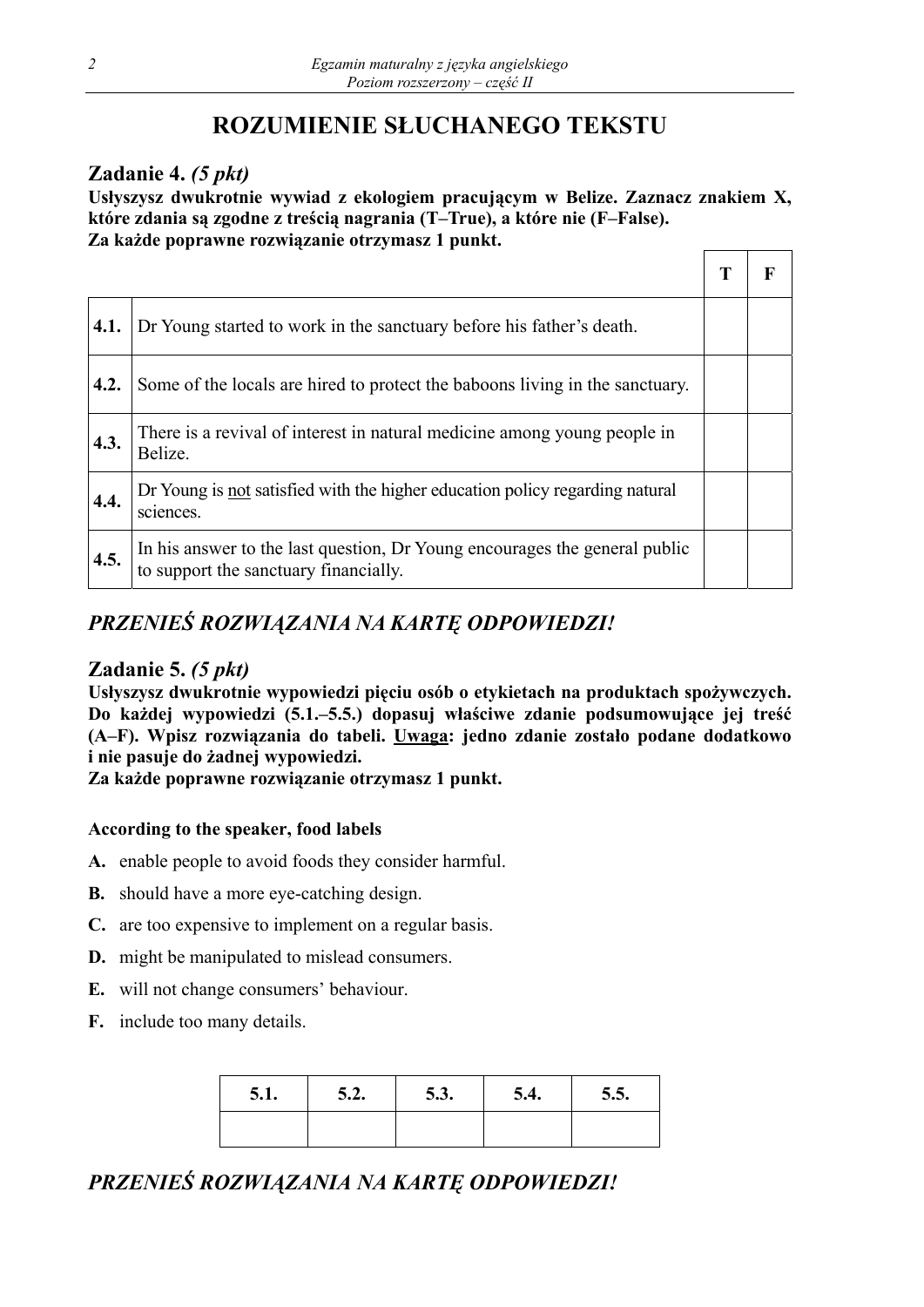## **Zadanie 6.** *(5 pkt)*

**Usłyszysz dwukrotnie wypowiedź na temat wizyty grupy miłośników spacerów na łonie natury (ang.** *ramblers***) w Nowym Jorku. Z podanych odpowiedzi wybierz właściwą, zgodną z treścią nagrania. Zakreśl literę A, B, C albo D. Za każde poprawne rozwiązanie otrzymasz 1 punkt.** 

## **6.1. The speaker went to New York with British ramblers because she**

- **A.** shared their passion for nature.
- **B.** was expected to do it as part of her job.
- **C.** did research on New Yorkers' attitude to eccentrics.
- **D.** needed help with an article about birdwatching in New York.

### **6.2. While visiting New York, the ramblers**

- **A.** took turns guiding their group.
- **B.** did not use any public transport.
- **C.** stuck strictly to their planned route.
- **D.** easily got excited about local sights.

### **6.3. In Barney's Delicatessen, the ramblers were**

- **A.** taken care of immediately.
- **B.** told to wait in a long queue.
- **C.** taken aback by the cost of the food.
- **D.** served extremely sophisticated dishes.

#### **6.4. When visiting Tiffany's, one of the ramblers**

- **A.** made an unfavourable comment.
- **B.** felt intimidated by the sales staff.
- **C.** asked to have a price tag checked.
- **D.** suddenly started singing an anthem.

#### **6.5. From the speaker, we learn**

- **A.** why the trip with the ramblers exhausted her.
- **B.** how her attitude to the ramblers has changed.
- **C.** in what ways the ramblers were difficult to socialize with.
- **D.** what made her disillusioned with the ramblers during the trip.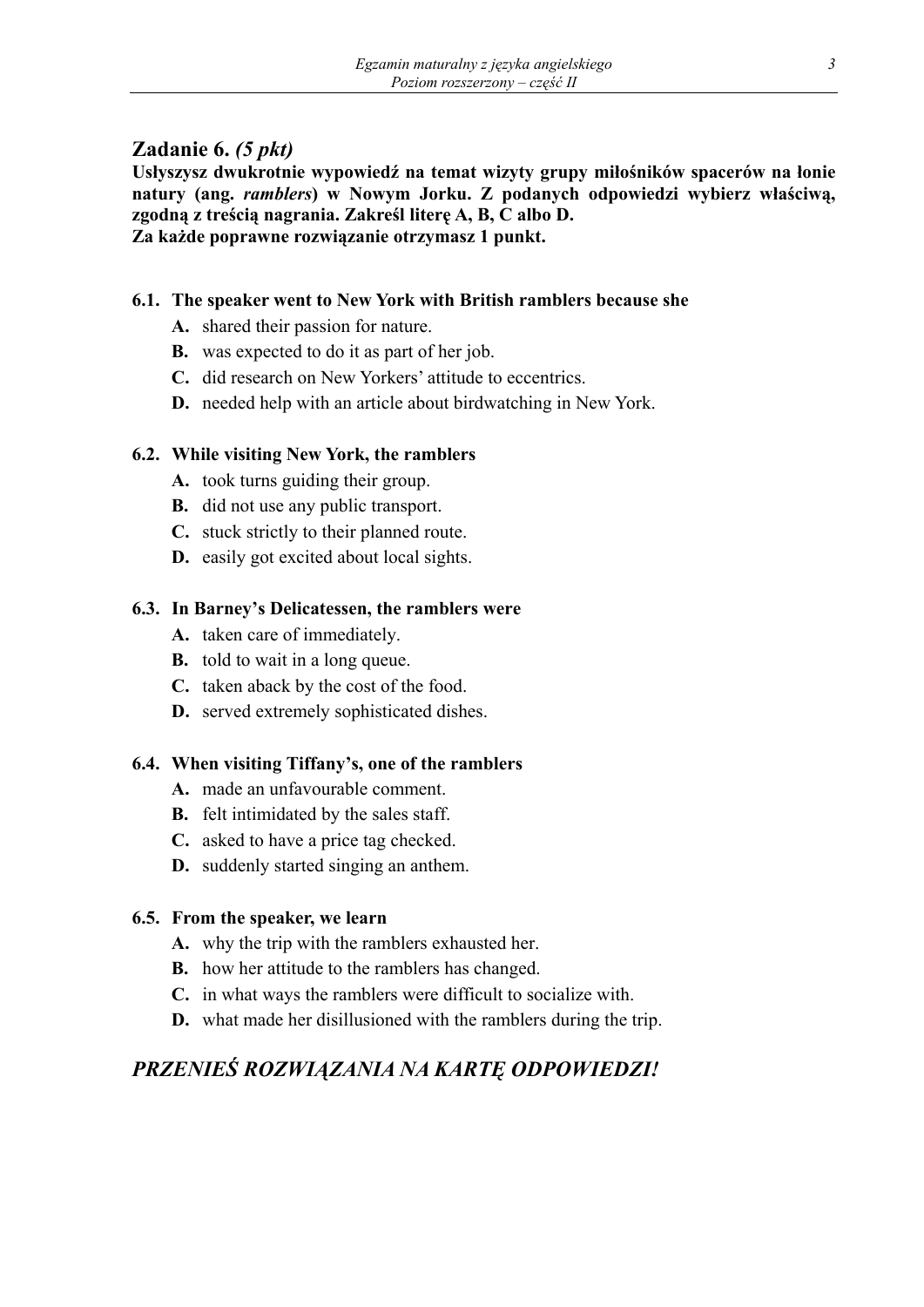# **ROZUMIENIE PISANEGO TEKSTU I ROZPOZNAWANIE STRUKTUR LEKSYKALNO-GRAMATYCZNYCH**

**Zadanie 7.** *(5 pkt)*

**Przeczytaj tekst. Z podanych odpowiedzi wybierz właściwą, zgodną z treścią tekstu. Zakreśl literę A, B, C albo D. Za każde poprawne rozwiązanie otrzymasz 1 punkt.** 

#### THE HOTEL

If he had had his way, Peter McDermott thought, he would have fired the chief house detective weeks ago. But he had not had his way and now, once more, Mr Ogilvie, the obese ex-policeman was missing when he was needed most.

McDermott leaned down from his husky six-and-a-half feet and jiggled the desk telephone impatiently.

'Fifteen things break loose at once,' he told the woman by the window of the wide, woodpanelled office, 'and as usual nobody can find him.'

Christine Francis glanced at her wristwatch. It showed a few minutes before 11 p.m.

'There's a bar in Baronne Street you might try.'

McDermott nodded.

'I've already checked the bar. He's not there.'

'Our Mr Ogilvie makes his own rules,' Christine said. 'It's been this way for years. We can't do anything about it as long as Warren Trent allows it.'

 'You're right,' he acknowledged. 'I once tried to reorganize our detective force, and my ears were properly pinned back. I was put right back in my place immediately.'

She said quietly, 'I didn't know that.'

He looked at her quizzically. 'I thought you knew everything.'

And usually she did. As personal assistant to Warren Trent, the unpredictable and irritable manager and owner of New Orleans' largest hotel, Christine was familiar with the hotel's inner secrets as well as its day-to-day affairs. She knew, for example, that Peter, although employed just a few months ago, was already promoted to assistant general manager and was virtually running the hotel, though at an ungenerous salary and with limited authority. She knew the reasons behind that, too. They were in a file marked *Confidential*, brought to her by Warren Trent himself on the day of Peter McDermott's arrival in the hotel, and involved his personal life.

Christine asked, 'What is breaking loose?'

McDermott gave a cheerful grin which contorted his rugged, almost ugly features. 'We have a complaint about a night party on the eleventh floor; on the ninth the Duchess of Croydon claims the Duke has been insulted by a room-service waiter; one of the guests called to say he can't sleep because of somebody moaning horribly in 1439; and the night manager is off sick, with the other two house officers otherwise engaged. Besides which, I noticed a leak on the second floor next to the elevator, so we need to have it fixed before one of the guests finds it a reason for a major complaint.'

'Do you have a name for the room where the moaning is?' Christine asked.

He shook his head and lifted the phone. 'I'll find out. Probably someone having a nightmare, but we'd better make sure.'

'All right, thanks.' McDermott scribbled a name and hung up.

'Albert Wells, Montreal.'

'I know him,' Christine said. 'A nice little man who stays here every year. I'll check that one out.'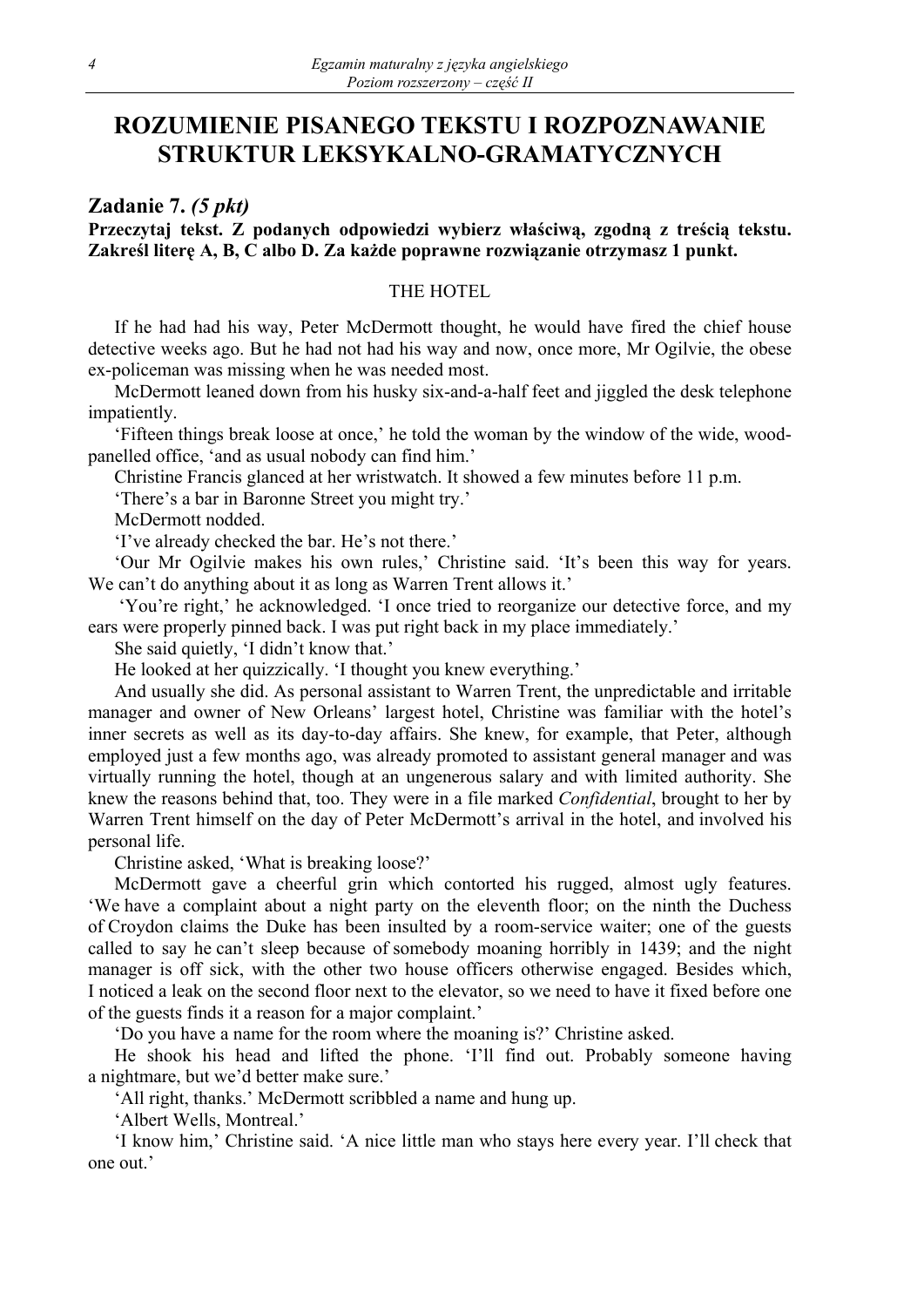The telephone shrilled and McDermott recognized the flat nasal voice of Herbie Chandler. Chandler, like Ogilvie, was another of the hotel's old-timers.

'Could you investigate the complaint about the night party on the eleventh?' Peter asked. As he had half expected, there was an immediate protest. 'Never mind the argument, I want the complaint attended to. And send a bellboy with a pass key to meet Miss Francis at the reception.' He replaced the telephone before there could be any more discussion.

'Let's go.' His hand touched Christine's shoulders slightly. 'I have to handle the Duke and Duchess incident. The relations between the hotel and the Croydons are excellent, so I think a personal apology will do.'

*adapted from Hotel by Arthur Hailey* 

### **7.1. Which of the following applies to the chief house detective?**

- **A.** Peter McDermott had fired him from work.
- **B.** He used to meet ex-policemen in Baronne Street.
- **C.** He was often impossible to find in an emergency.
- **D.** Warren Trent considered him an obstinate person.

## **7.2. What did Christine Francis find out about Peter McDermott during their conversation?**

- **A.** That he had been reprimanded for his attempt to reform something.
- **B.** That he had managed the biggest hotel in New Orleans.
- **C.** Why he had been promoted to assistant general manager so quickly.
- **D.** Why he earned so little as an assistant general manager.

## **7.3. Which of the following was NOT a complaint made against the hotel?**

- **A.** the moaning in room 1439
- **B.** the leak on the second floor
- **C.** the party on the eleventh floor
- **D.** the inappropriate behaviour of a waiter

## **7.4. Which of the following is TRUE about Peter McDermott?**

- **A.** He was certain that the Duke and Duchess incident would be difficult to handle.
- **B.** He asked one of the employees to handle the disturbance on the eleventh floor.
- **C.** He decided to investigate the night manager's sudden illness himself.
- **D.** He ordered Christine to check the moaning in room 1439.

### **7.5. Who was the last person to become an employee of the hotel?**

- **A.** Mr Ogilvie
- **B.** Christine Francis
- **C.** Herbie Chandler
- **D.** Peter McDermott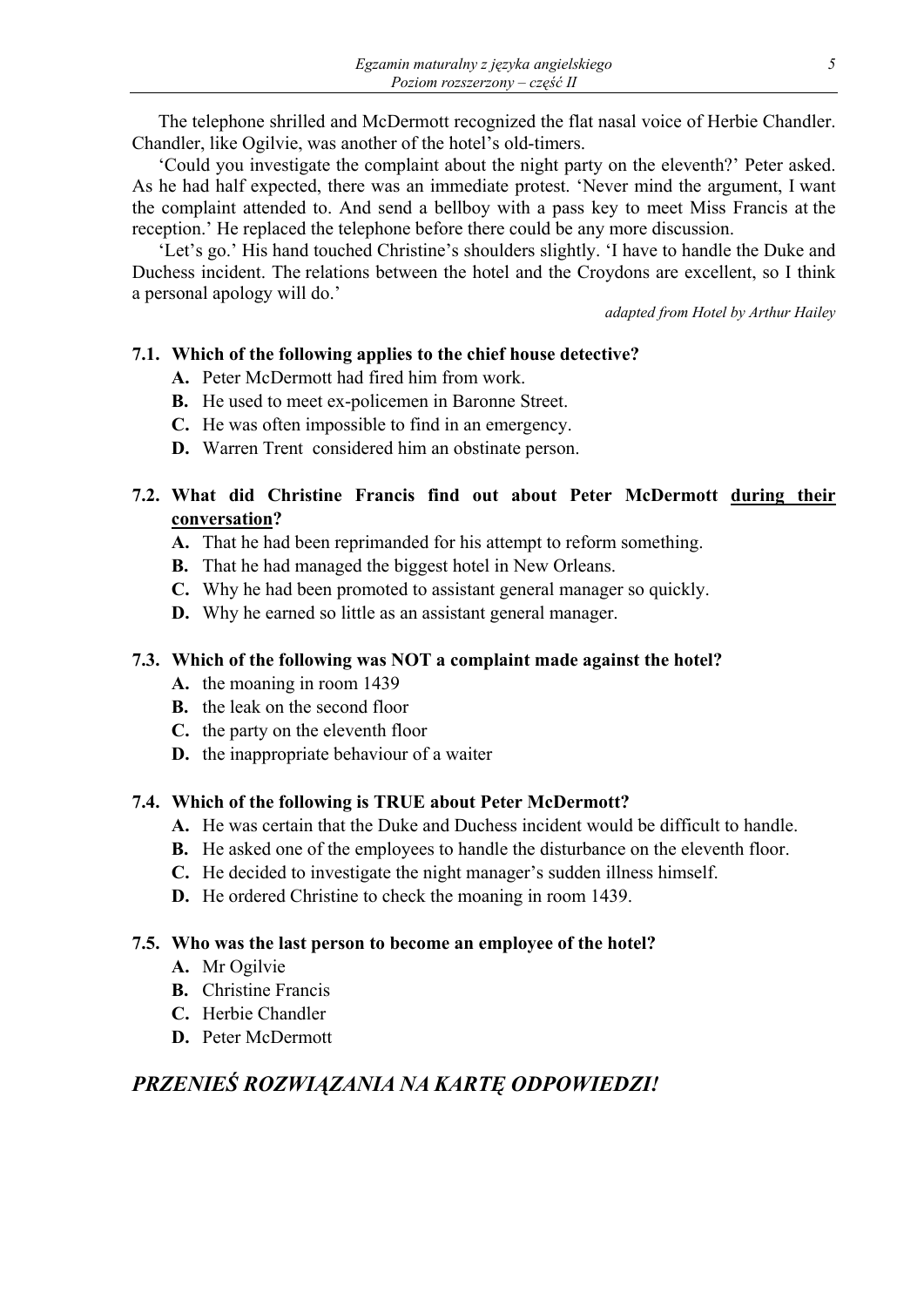### **Zadanie 8.** *(4 pkt)*

**Przeczytaj tekst, z którego usunięto cztery zdania. Dobierz brakujące zdania, tak aby otrzymać logiczny i spójny tekst. W każdą lukę (8.1.–8.4.) wpisz literę, którą oznaczone jest brakujące zdanie (A–F). Uwaga: dwa zdania zostały podane dodatkowo i nie pasują do tekstu.** 

#### **Za każde poprawne rozwiązanie otrzymasz 1 punkt.**

#### THAT FATEFUL DAY

In its 183-year history the annual Oxford-Cambridge race along the Thames has become more than a highlight of the sporting calendar. It has become the occasion for another contest, between those who view it as a grand spectacle and those who condemn it as an emblem of a class- and tradition-bound Britain. The latter used to protest by thrusting their banners at the television cameras that broadcast the race. **8.1.** Then came that fateful Saturday in April 2012, when the whole affair ended more in frustration and tears than in celebration.

On that fateful day a chain of events distorted the apparently indefectible image of this well-established competition. First, an Australian who had posted an essay on the Internet beforehand titled "Snobbery Leads to Tyranny" jumped into the river. He ducked his head under the water and swam directly into the path of the two boats. **8.2.** Then the protester resurfaced with a big smile across his face. Though no damage was done, his presence caused sufficient alarm for the race umpire to wave a red flag to halt the contest.

After a half-hour delay, during which the protester was pulled out of the river onto a police launch, handcuffed and charged with disturbing public order, the race was restarted where it had been halted, only to have the two boats collide immediately afterwards. **8.3.** As a result, the crew was left with just seven effective contestants out of the starting eight. This incident allowed Cambridge to post an easy victory.

Some on the Oxford side complained later that the umpire should have ordered a second restart. But that was not the end of the day's drama. At the finish line, Zoe de Toledo – Oxford's first female crew member in 12 years, furiously protested against the race umpire's ruling blaming her for the clash of oars. **8.4. \_\_\_\_** Medics worked to aid the contestant − Alex Woods – giving him oxygen and then sending him in an ambulance to Charing Cross Hospital, where he was kept overnight.

The usual post-race celebrations were abandoned, with no trophy presentation, no speeches and no champagne.

*adapted from www.nytimes.com* 

- **A.** In the confusion she stirred up, minutes went by before anybody realized that one of the oarsmen had collapsed after the race.
- **B.** The clash took the tip off one of the Oxford rowers' oars.
- **C.** However, despite such minor incidents, things always came off peacefully enough.
- **D.** Nevertheless, they regarded it as the most dangerous moment in the history of the boat race.
- **E.** Once on dry land, wrapped in a blanket and grinning broadly, she was led away by the police.
- **F.** The churning oars of the Oxford team narrowly missed hitting him.